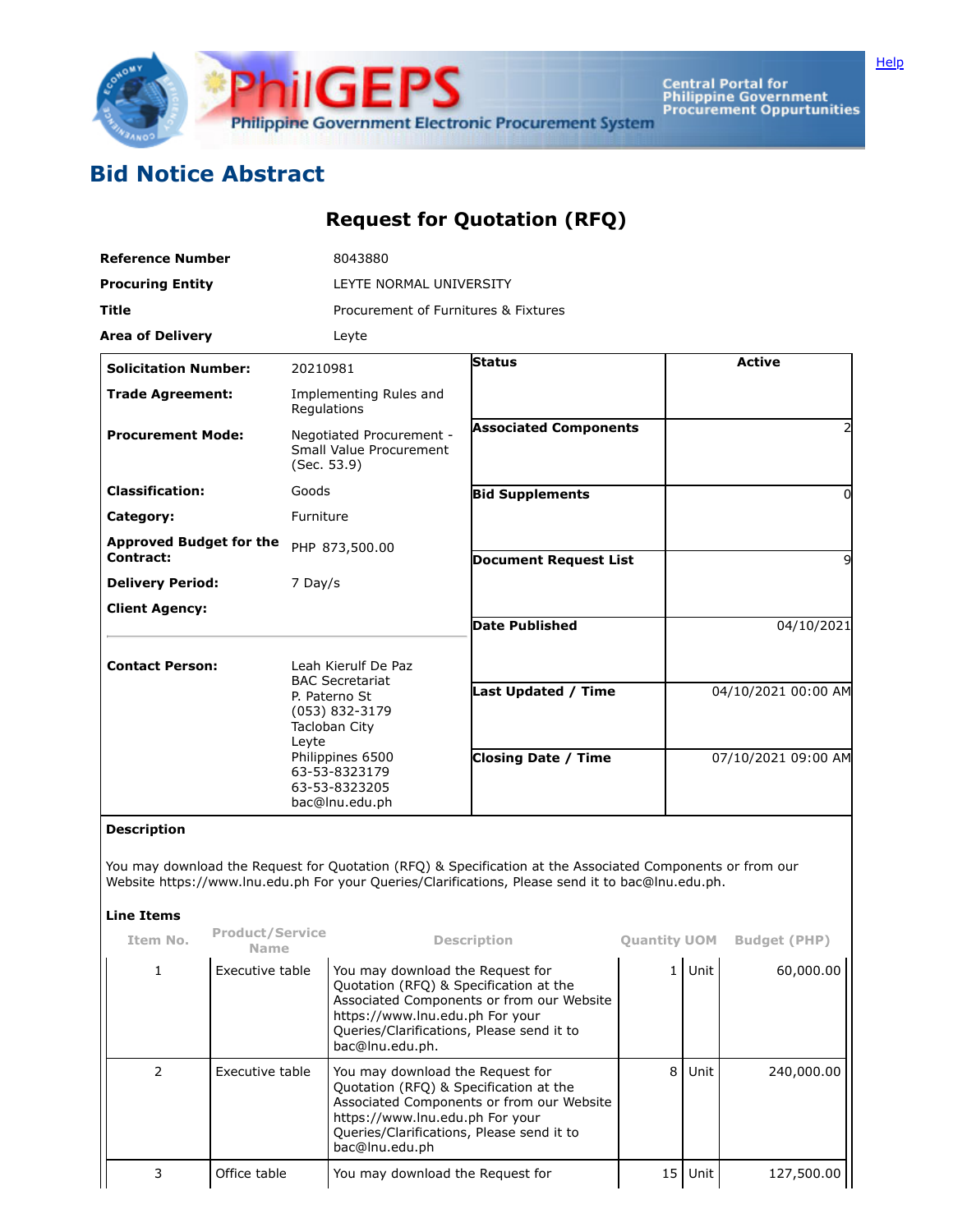|                |                                                         | Quotation (RFQ) & Specification at the<br>Associated Components or from our Website<br>https://www.lnu.edu.ph For your<br>Queries/Clarifications, Please send it to<br>bac@lnu.edu.ph                                     |                 |      |            |
|----------------|---------------------------------------------------------|---------------------------------------------------------------------------------------------------------------------------------------------------------------------------------------------------------------------------|-----------------|------|------------|
| 4              | Computer table                                          | You may download the Request for<br>Quotation (RFQ) & Specification at the<br>Associated Components or from our Website<br>https://www.lnu.edu.ph For your<br>Queries/Clarifications, Please send it to<br>bac@lnu.edu.p  | 13              | Unit | 65,000.00  |
| 5              | 10-seater Heavy<br>Duty conference<br>table with chairs | You may download the Request for<br>Quotation (RFQ) & Specification at the<br>Associated Components or from our Website<br>https://www.lnu.edu.ph For your<br>Queries/Clarifications, Please send it to<br>bac@lnu.edu.p  | 1               | Set  | 20,000.00  |
| 6              | 6-seater Heavy<br>Duty conference<br>table with chairs  | You may download the Request for<br>Quotation (RFQ) & Specification at the<br>Associated Components or from our Website<br>https://www.lnu.edu.ph For your<br>Queries/Clarifications, Please send it to<br>bac@lnu.edu.ph | 4               | Set  | 60,000.00  |
| $\overline{7}$ | 4-seater Heavy<br>Duty dining<br>table with chairs      | You may download the Request for<br>Quotation (RFQ) & Specification at the<br>Associated Components or from our Website<br>https://www.lnu.edu.ph For your<br>Queries/Clarifications, Please send it to<br>bac@lnu.edu.ph | $\mathbf{1}$    | Set  | 10,000.00  |
| 8              | 6-seater HD<br>dining table with<br>chairs              | You may download the Request for<br>Quotation (RFQ) & Specification at the<br>Associated Components or from our Website<br>https://www.lnu.edu.ph For your<br>Queries/Clarifications, Please send it to<br>bac@lnu.edu.ph | 1               | Set  | 20,000.00  |
| 9              | Executive chair<br>(High back)                          | You may download the Request for<br>Quotation (RFQ) & Specification at the<br>Associated Components or from our Website<br>https://www.lnu.edu.ph For your<br>Queries/Clarifications, Please send it to<br>bac@lnu.edu.ph | 10 <sup>1</sup> | Unit | 100,000.00 |
| 10             | Junior executive<br>chair                               | You may download the Request for<br>Quotation (RFQ) & Specification at the<br>Associated Components or from our Website<br>https://www.lnu.edu.ph For your<br>Queries/Clarifications, Please send it to<br>bac@lnu.edu.ph | 12 <sub>1</sub> | Unit | 78,000.00  |
| 11             | Accent chair                                            | You may download the Request for<br>Quotation (RFQ) & Specification at the<br>Associated Components or from our Website<br>https://www.lnu.edu.ph For your<br>Queries/Clarifications, Please send it to<br>bac@lnu.edu.ph | $2 \mid$        | Unit | 15,000.00  |
| 12             | Visitor's chair                                         | You may download the Request for<br>Quotation (RFQ) & Specification at the<br>Associated Components or from our Website<br>https://www.lnu.edu.ph For your<br>Queries/Clarifications, Please send it to<br>bac@lnu.edu.ph | 6               | Unit | 18,000.00  |
| 13             | 2-seater lobby<br>benches                               | You may download the Request for<br>Quotation (RFQ) & Specification at the<br>Associated Components or from our Website<br>https://www.lnu.edu.ph For your<br>Queries/Clarifications, Please send it to<br>bac@lnu.edu.ph | $6 \mid$        | Unit | 60,000.00  |